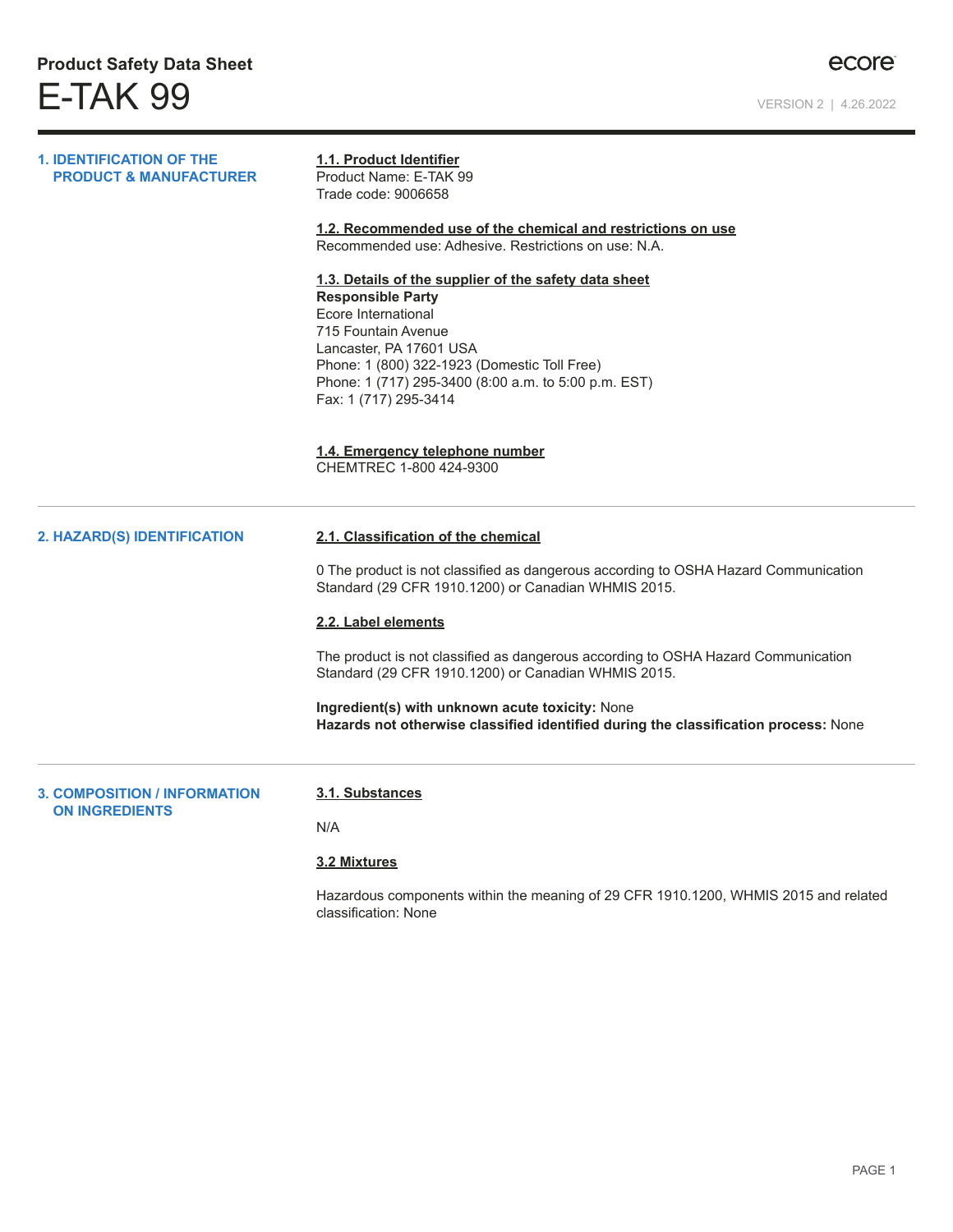| <b>4. FIRST AID MEASURES</b>                    | 4.1. Description of first aid measures                                                                                                                                                                                    |
|-------------------------------------------------|---------------------------------------------------------------------------------------------------------------------------------------------------------------------------------------------------------------------------|
|                                                 | Inhalation: Remove individual to fresh air and keep warm and at rest.                                                                                                                                                     |
|                                                 |                                                                                                                                                                                                                           |
|                                                 | Eye contact: Wash immediately with water.                                                                                                                                                                                 |
|                                                 | <b>Skin contact:</b> Wash with plenty of water and soap.                                                                                                                                                                  |
|                                                 | Ingestion: Do not induce vomiting, get medical attention showing the SDS and the hazard<br>label.                                                                                                                         |
|                                                 | 4.2. Most important symptoms and effects, both acute and delayed<br>N/A                                                                                                                                                   |
|                                                 | 4.3. Indication of any immediate medical attention and special treatment needed<br>N/A                                                                                                                                    |
| <b>5. FIRE-FIGHTING MEASURES</b>                | 5.1. Extinguishing media                                                                                                                                                                                                  |
|                                                 | <b>Suitable Extinguishing Media: Water. Carbon dioxide (CO2).</b>                                                                                                                                                         |
|                                                 | 5.2. Special hazards arising from the substance or mixture                                                                                                                                                                |
|                                                 | Do not inhale explosion and combustion gases.                                                                                                                                                                             |
|                                                 | Burning produces heavy smoke.                                                                                                                                                                                             |
|                                                 | Hazardous combustion products: N.A.<br>Explosive properties: N.A.                                                                                                                                                         |
|                                                 | Oxidizing properties: N.A.                                                                                                                                                                                                |
|                                                 | 5.3. Special protective equipment and precautions for fire-fighters                                                                                                                                                       |
|                                                 | Use suitable breathing apparatus. Collect contaminated fire extinguishing water separately.<br>This must not be discharged into drains. Move undamaged containers from immediate<br>hazard area if it can be done safely. |
| <b>6. ACCIDENTAL RELEASE</b><br><b>MEASURES</b> | 6.1. Personal precautions, protective equipment and emergency procedures                                                                                                                                                  |
|                                                 | Wear personal protection equipment.                                                                                                                                                                                       |
|                                                 | Remove persons to safety.                                                                                                                                                                                                 |
|                                                 | Do not allow to enter into soil/subsoil. Do not allow to enter into surface water or drains.<br>Limit leakages with earth or sand.                                                                                        |
|                                                 | 6.2. Methods and material for containment and cleaning up                                                                                                                                                                 |
|                                                 | Suitable material for taking up: absorbing material, organic, sand<br>Retain contaminated washing water and dispose it.                                                                                                   |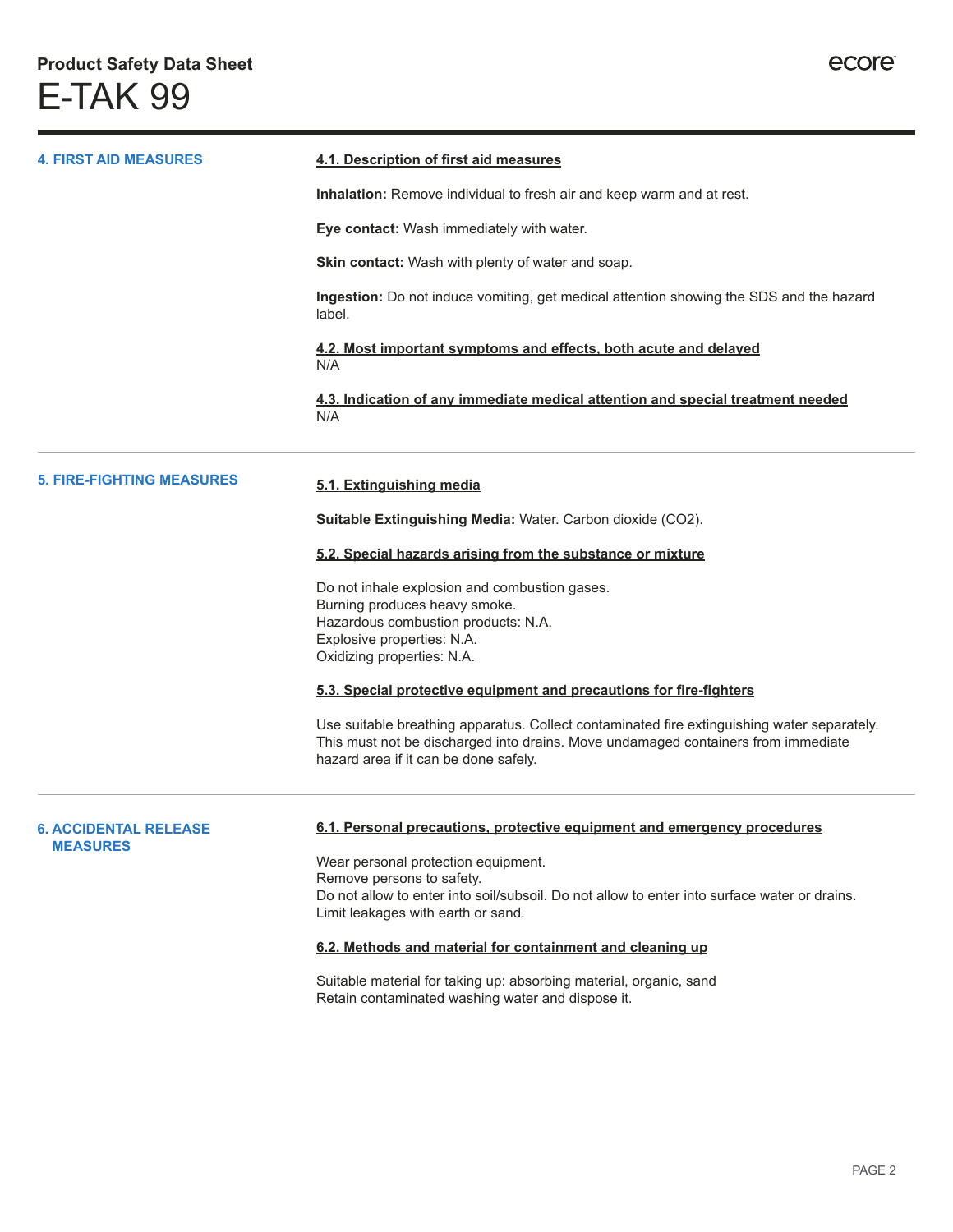| <b>7. HANDLING AND STORAGE</b>                       | 7.1. Precautions for safe handling                                                                                                                                                       |
|------------------------------------------------------|------------------------------------------------------------------------------------------------------------------------------------------------------------------------------------------|
|                                                      | Avoid contact with skin and eyes, inhalation of vapours and mists.                                                                                                                       |
|                                                      | Do not eat or drink while working.<br>See also section 8 for recommended protective equipment.                                                                                           |
|                                                      | 7.2. Conditions for safe storage, including any incompatibilities                                                                                                                        |
|                                                      | Store above freezing                                                                                                                                                                     |
|                                                      | Storage temperature: N.A.<br>Keep away from food, drink and feed.                                                                                                                        |
|                                                      | Incompatible materials: None in particular.<br>Instructions as regards storage premises: Adequately ventilated premises.                                                                 |
|                                                      |                                                                                                                                                                                          |
| <b>8. EXPOSURE CONTROL/</b>                          | 8.1. Control parameters                                                                                                                                                                  |
| <b>PERSONAL PROTECTION</b>                           | No data available                                                                                                                                                                        |
|                                                      | Appropriate engineering controls: N.A.                                                                                                                                                   |
|                                                      | 8.2. Individual protection measures                                                                                                                                                      |
|                                                      | Eye protection: Not required for normal use, but it is always recommended to use protective<br>equipment to avoid direct contact.                                                        |
|                                                      | Protection for skin: Not required for normal use, but it is always recommended to use<br>protective equipment to avoid direct contact.                                                   |
|                                                      | <b>Protection for hands:</b>                                                                                                                                                             |
|                                                      | Suitable materials for safety gloves; 29 CFR 1910.138 - ANSI/ISEA 105:<br>Polychloroprene - CR: thickness >=0,5mm; breakthrough time >=480min.                                           |
|                                                      | Nitrile rubber - NBR: thickness >=0,35mm; breakthrough time >=480min.                                                                                                                    |
|                                                      | Butyl rubber - IIR: thickness >=0,5mm; breakthrough time >=480min.<br>Fluorinated rubber - FKM: thickness >=0,4mm; breakthrough time >=480min.                                           |
|                                                      | Use impervious gloves that provides comprehensive protection, e.g. P.V.C., neoprene or rubber.                                                                                           |
|                                                      | Respiratory protection: Respiratory protection must be used where exposure levels exceed<br>workplace exposure limits. Refer to 29 CFR 1910.134 - CSA Z94.4 for information on selection |
|                                                      | and use of appropriate respiratory protection equipment.                                                                                                                                 |
|                                                      | N.A.                                                                                                                                                                                     |
| <b>9. PHYSICAL AND CHEMICAL</b><br><b>PROPERTIES</b> | 9.1. Information on basic physical and chemical properties                                                                                                                               |
|                                                      | Physical state: Liquid                                                                                                                                                                   |
|                                                      | Appearance and colour: paste                                                                                                                                                             |
|                                                      | <b>Odour: Odourless</b><br><b>Odour threshold: No data available</b>                                                                                                                     |
|                                                      | pH: 9.45                                                                                                                                                                                 |
|                                                      | Melting point / freezing point: No data available<br>Initial boiling point and boiling range: 100°C (212°F)                                                                              |
|                                                      | <b>Flash point: 100°C (212°F)</b>                                                                                                                                                        |
|                                                      | Evaporation rate: 2.05 - 4.0%                                                                                                                                                            |
|                                                      |                                                                                                                                                                                          |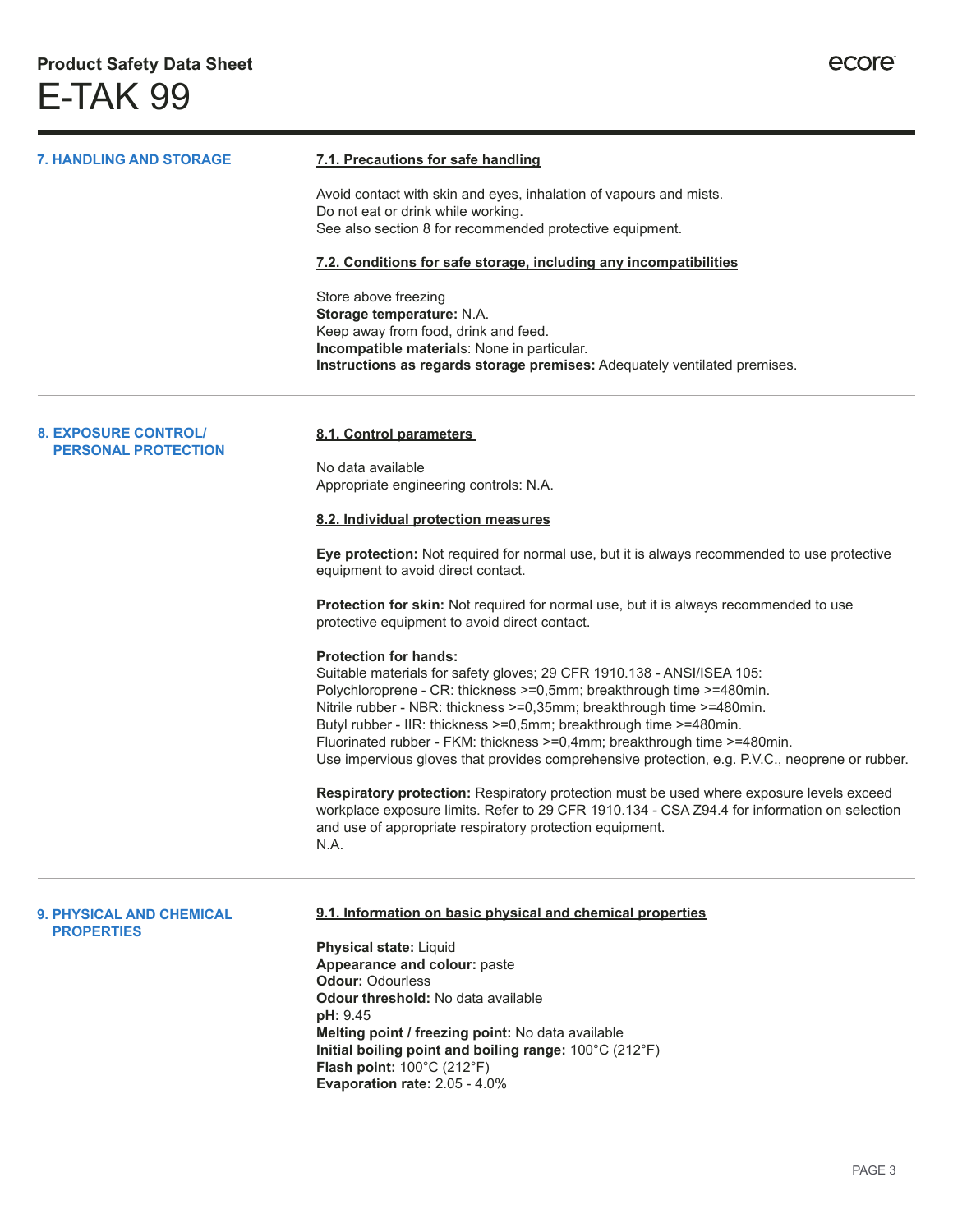| <b>9. PHYSICAL AND CHEMICAL</b><br><b>PROPERTIES</b> | Upper/lower flammability or explosive limits: No data available<br>Vapour density: No data available<br>Vapour pressure: No data available<br>Relative density: 1.04 g/cm <sup>3</sup><br>Solubility in water: dispersible<br>Solubility in oil: dispersible<br>Partition coefficient (n-octanol/water): No data available<br>Auto-ignition temperature: No data available<br>Decomposition temperature: No data available<br>Viscosity: No data available<br>Explosive properties: No data available<br>Oxidizing properties: No data available<br>Solid/gas flammability: No data available |  |
|------------------------------------------------------|-----------------------------------------------------------------------------------------------------------------------------------------------------------------------------------------------------------------------------------------------------------------------------------------------------------------------------------------------------------------------------------------------------------------------------------------------------------------------------------------------------------------------------------------------------------------------------------------------|--|
|                                                      | 9.2 Other information<br>Substance Groups relevant properties: No data available<br>Miscibility: No data available<br>Fat Solubility: No data available                                                                                                                                                                                                                                                                                                                                                                                                                                       |  |
|                                                      | Conductivity: No data available                                                                                                                                                                                                                                                                                                                                                                                                                                                                                                                                                               |  |
| <b>10. STABILITY AND REACTIVITY</b>                  | 10.1. Stability and Reactivity                                                                                                                                                                                                                                                                                                                                                                                                                                                                                                                                                                |  |
|                                                      | Reactivity: Stable                                                                                                                                                                                                                                                                                                                                                                                                                                                                                                                                                                            |  |
|                                                      | Chemical stability: Data not available                                                                                                                                                                                                                                                                                                                                                                                                                                                                                                                                                        |  |
|                                                      | Possibility of hazardous reactions: None                                                                                                                                                                                                                                                                                                                                                                                                                                                                                                                                                      |  |
|                                                      | Conditions to avoid: UV exposure                                                                                                                                                                                                                                                                                                                                                                                                                                                                                                                                                              |  |
|                                                      | Incompatible materials: None                                                                                                                                                                                                                                                                                                                                                                                                                                                                                                                                                                  |  |
|                                                      | Hazardous decomposition products: None                                                                                                                                                                                                                                                                                                                                                                                                                                                                                                                                                        |  |
| <b>11. TOXICOLOGICAL INFORMATION</b>                 | 11.1. Information on toxicological effects                                                                                                                                                                                                                                                                                                                                                                                                                                                                                                                                                    |  |
|                                                      | No Data Available                                                                                                                                                                                                                                                                                                                                                                                                                                                                                                                                                                             |  |
|                                                      | Substance(s) listed on the IARC Monographs: None<br>Substance(s) listed as OSHA Carcinogen(s): None<br>Substance(s) listed as NIOSH Carcinogen(s): None<br>Substance(s) listed on the NTP report on Carcinogens: None                                                                                                                                                                                                                                                                                                                                                                         |  |
| <b>12. ECOLOGICAL INFORMATION</b>                    | 12.1. Toxicity Adopt good working practices, so that the product is not released into the<br>environment.<br>Eco-Toxicological Information:                                                                                                                                                                                                                                                                                                                                                                                                                                                   |  |
|                                                      | List of Eco-Toxicological properties of the product: No data available<br>Persistence and degradability: N/A                                                                                                                                                                                                                                                                                                                                                                                                                                                                                  |  |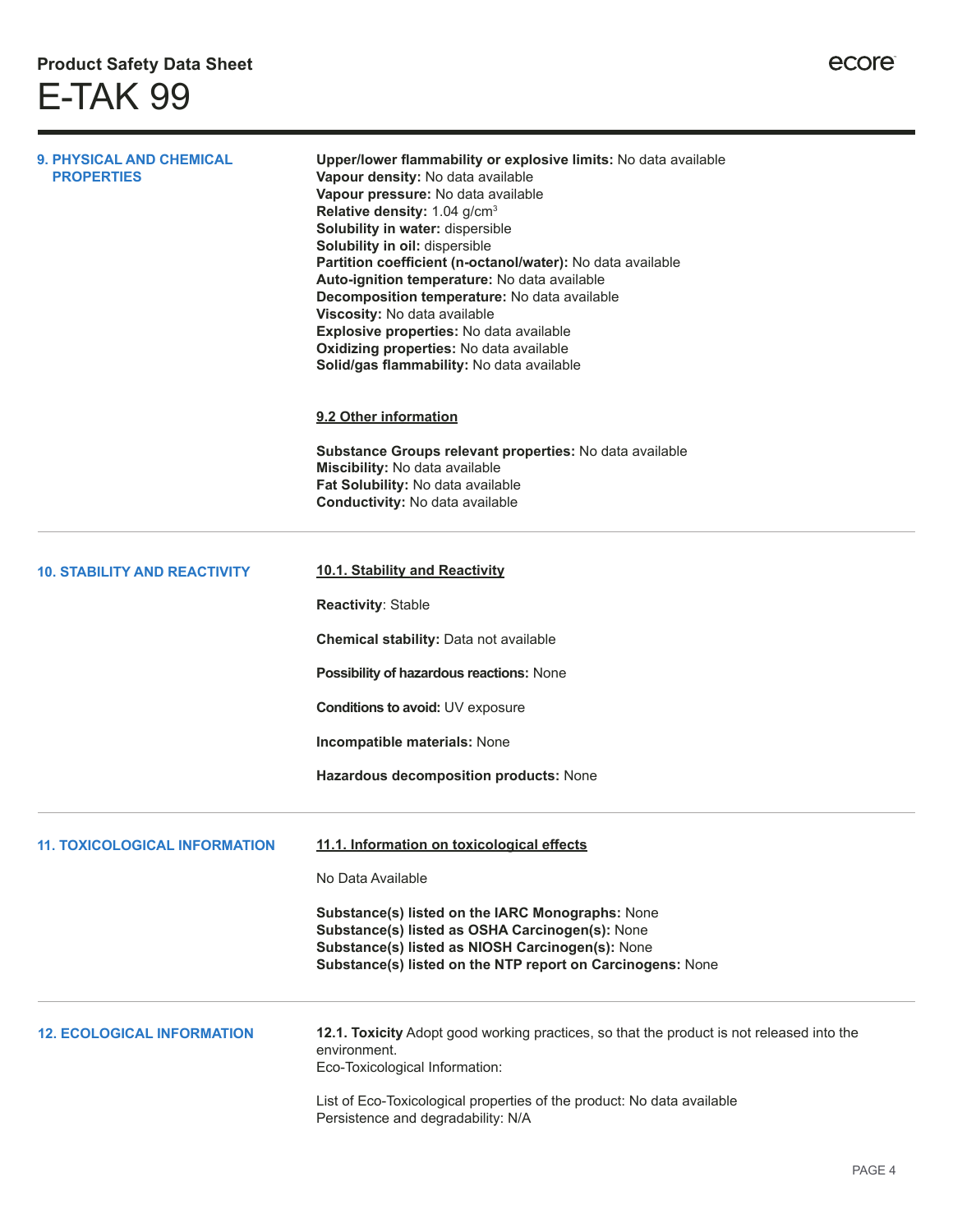| <b>12. ECOLOGICAL INFORMATION</b>               | Bioaccumulative potential: N/A<br>Mobility in soil: N/A<br>Other adverse effects: N/A                                                                                                                                                                                                                                                                                                                                                                                                                   |
|-------------------------------------------------|---------------------------------------------------------------------------------------------------------------------------------------------------------------------------------------------------------------------------------------------------------------------------------------------------------------------------------------------------------------------------------------------------------------------------------------------------------------------------------------------------------|
| <b>13. DISPOSAL CONSIDERATIONS</b>              | 13.1. Waste treatment methods                                                                                                                                                                                                                                                                                                                                                                                                                                                                           |
|                                                 | The generation of waste should be avoided or minimized wherever possible. Recover if possible.                                                                                                                                                                                                                                                                                                                                                                                                          |
|                                                 | <b>Methods of disposal:</b><br>Disposal of this product, solutions, packaging and any by-products should at all times comply<br>with the requirements of environmental protection and waste disposal legislation and any<br>regional local authority requirements.<br>Dispose of surplus and nonrecyclable products via a licensed waste disposal contractor.<br>Do not dispose of waste into sewers.<br>Clean waste packaging should be recycled when possible and authorized by the authority.        |
|                                                 | <b>Disposal considerations:</b><br>Do not allow to enter drains or watercourses.<br>Dispose of product according to all federal, state and local applicable regulations.<br>If this product is mixed with other wastes, the original waste product code may no longer apply<br>and the appropriate code should be assigned.<br>Dispose of containers contaminated by the product in accordance with local or national legal<br>provisions. For further information, contact your local waste authority. |
|                                                 | <b>Special precautions:</b><br>This material and its container must be disposed of in a safe way. Care should be taken when<br>handling untreated empty containers.<br>Avoid dispersal of spilled material and runoff and contact with soil, waterways, drains and<br>sewers.<br>Empty containers or liners may retain some product residues. Do not re-use empty containers.                                                                                                                           |
| <b>14. TRANSPORTATION</b><br><b>INFORMATION</b> | 14.1. Transport information<br>Not classified as dangerous in the meaning of transport regulations                                                                                                                                                                                                                                                                                                                                                                                                      |
|                                                 | <b>UN number</b><br>ADR-UN number: N.A.<br>DOT-UN Number: N.A.<br>IATA-Un number: N.A.<br>IMDG-Un number: N.A.<br>TDG-UN number: N.A.<br>UN proper shipping name<br>ADR-Shipping Name: N.A.<br>DOT-Proper Shipping Name: N.A.                                                                                                                                                                                                                                                                           |

- IATA-Technical name: N.A. IMDG-Technical name: N.A.
- TDG-Shipping name: N.A.
- **Transport hazard class(es)**
	- ADR-Class: N.A. DOT-Hazard Class: N.A.
		- IATA-Class: N.A.
			- IMDG-Class: N.A.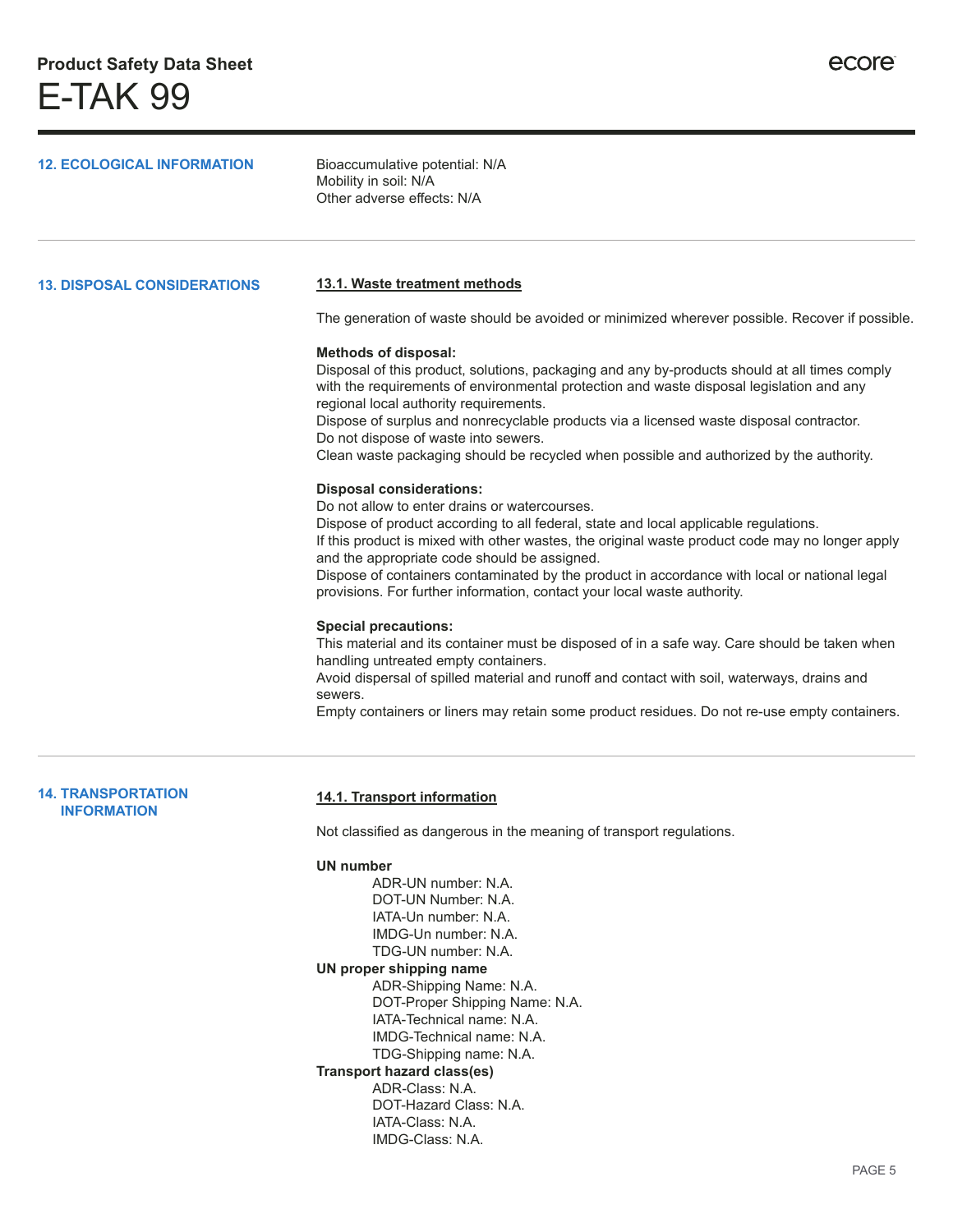**14. TRANSPORTATION INFORMATION**

#### **Packing group** ADR-Packing Group: N.A. DOT-Packing group: N.A. IATA-Packing group: N.A. IMDG-Packing group: N.A. TDG-Packing group: N.A.

#### **Environmental hazards**

Marine pollutant: No Environmental Pollutant: N.A. **Transport in bulk according to Annex II of MARPOL73/78 and the IBC Code** N.A. **Special precautions** Department of Transportation (DOT): N.A.

## Road and Rail ( ADR-RID ): N.A. Air ( IATA ): N.A.

Sea ( IMDG ): N.A. TDG Special provisions: N.A.

## **15. REGULATORY INFORMATION**

## **15.1 USA - Federal regulations**

TSCA - Toxic Substances Control Act

TSCA inventory: All the components are listed on the TSCA inventory TSCA listed substances: No substances listed

- SARA Superfund Amendments and Reauthorization Act Section 302 - Extremely Hazardous Substances: No substances listed Section 304 - Hazardous substances: No substances listed
	- Section 313 Toxic chemical list: No substances listed
- CERCLA Comprehensive Environmental Response, Compensation, and Liability Act Substance(s) listed under CERCLA: No substances listed
- CAA Clean Air Act
	- CAA listed substances: No substances listed

CWA - Clean Water Act

CWA listed substances: No substances listed

# **15.2 USA - State specific regulations**

California Proposition 65

Substance(s) listed under California Proposition 65: No substances listed Massachusetts Right to know

Substance(s) listed under Massachusetts Right to know: No substances listed Pennsylvania Right to know

Substance(s) listed under Pennsylvania Right to know: No substances listed New Jersey Right to know

Substance(s) listed under New Jersey Right to know: No substances listed

#### **15.3 Canada - Federal regulations**

#### DSL - Domestic Substances List

- DSL Inventory: All the substances are listed in the DSL.
- NDSL Non Domestic Substances List
	- NDSL Inventory: No substances listed
- NPRI National Pollutant Release Inventory Substances listed in NPRI: No substances listed